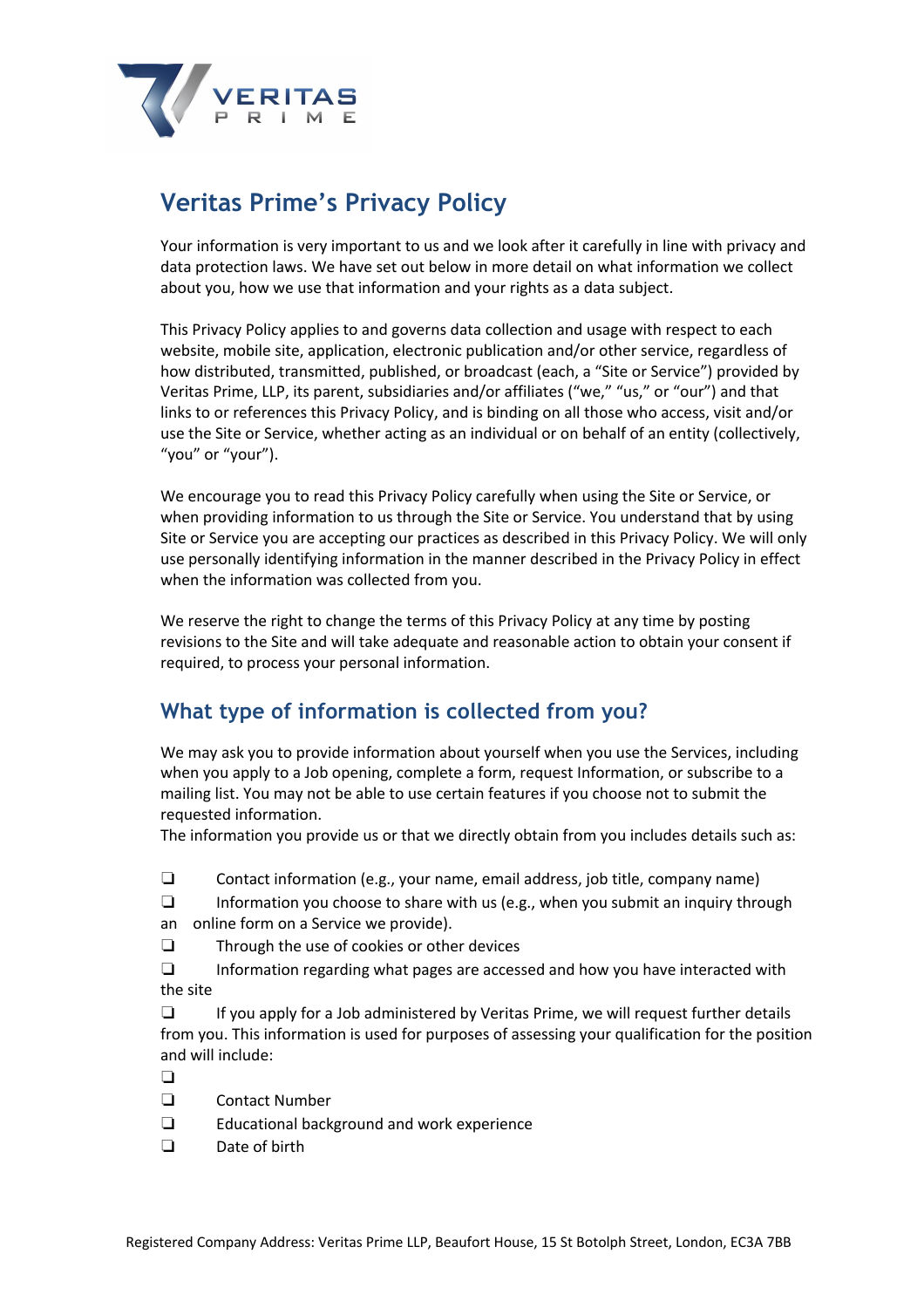❏ Information you choose to share with us in support of your application for the Job (CV)

❏ Status to work in the UK

## **Information automatically collected**

Our servers may also automatically collect information about you, your online behaviour and your computer, mobile or other device. The information collected may include, without limitation, the make, model, settings, specifications (e.g., CPU speed, connection speed, browser type, operating system, device identifier) and geographic location of you and/or your computer, mobile or other device, as well as date/time stamp, IP address, pages visited, time of visits, content viewed, ads viewed, the site(s), application(s), destination(s), and/or service(s) you arrived from, and other clickstream data.

#### **Information on others**

You may provide information about other people through our Services. Please do not provide us with information about others unless you are authorised or have permission to do so. We will use their information for the purposes described in this Privacy Policy. How is that Information then used?

We use personally identifiable information you supply through the Site or Service to provide you with the product, service, and/or content you have requested. We may also use the information to communicate with you about new features, products or services, and/or to improve the services that we offer by tailoring them to your needs.

Unless otherwise specified on the Site or Service, we may share information about you and your computer, mobile or other device, including without limitation your Registration Information and other personally identifiable information, with our parent, subsidiaries, and affiliates and with carefully selected companies who we think may offer services and/or products that may be of interest to you.

If you are hired through an application submitted through our site, some of your registration information such as your name and contact details will be transferred to the relevant human resources department within Veritas Prime, LLP, its parent, subsidiaries and/or affiliates.

If you do not wish to receive future commercial messages from us, simply follow the unsubscribe instructions contained within the message you receive. (But note that you may continue to receive certain communications from us, such as transactional or relationship messages, and/or messages about your account/profile).

#### **Do we share your information?**

We may pass information about you to other parties as follows:

We may also allow access to our database by third parties that provide us with services, such as technical maintenance, market research, community and forums management, and other classified ads functionality, but only for the purpose of and to the extent necessary to provide those services.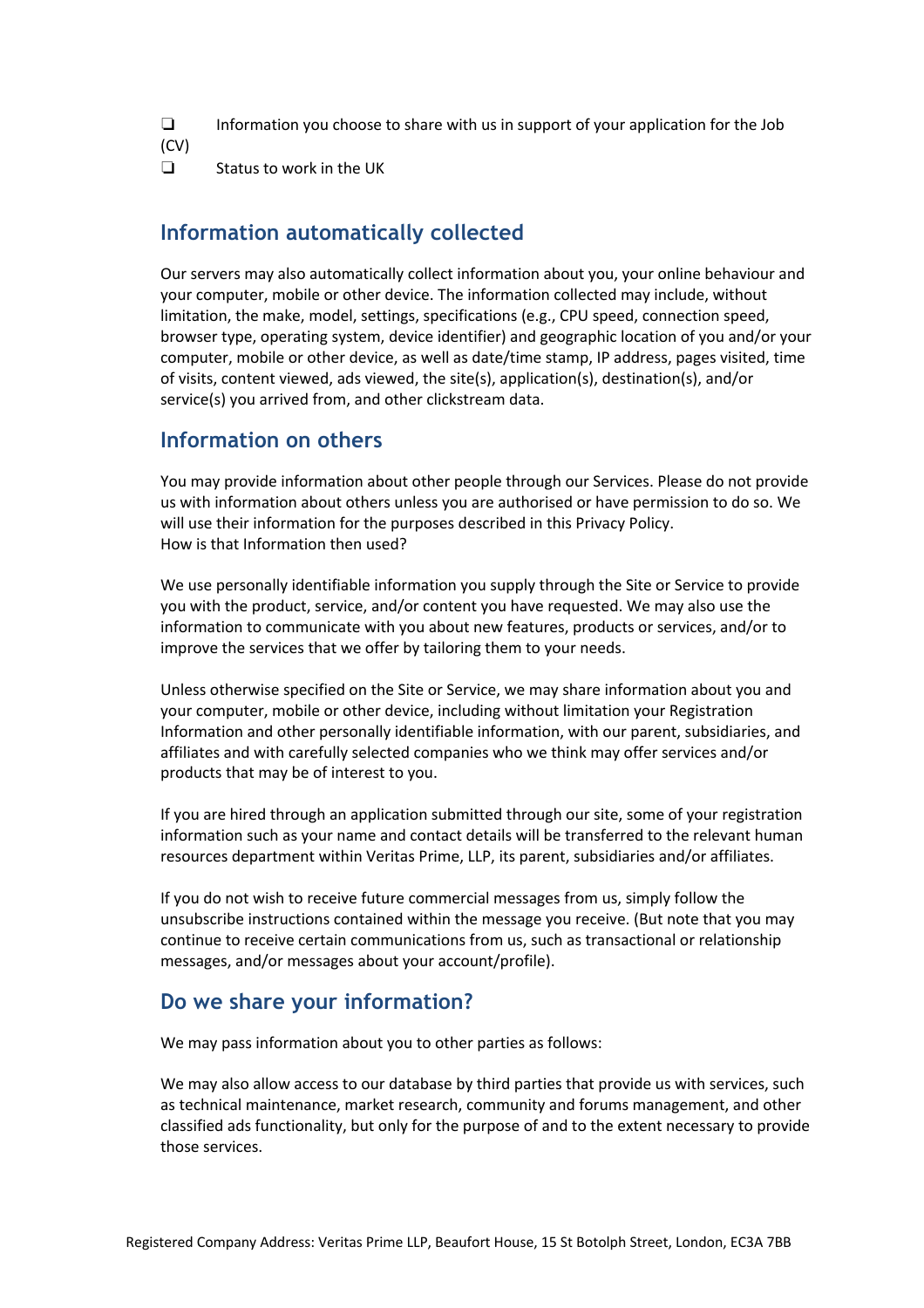We reserve the right to access, use, and share with others your personally identifiable information for purposes of health, safety and other matters of public interest.

We may also provide access to our database in order to cooperate with official investigations or legal proceedings initiated by governmental and/or law enforcement officials, as well as private parties, including, for example, in response to search warrants, court orders, or other legal process.

In addition, we reserve the right to use the information we collect about your computer, mobile or other device (including its geographic location), which may at times be able to identify you, for any lawful business purpose, including without limitation to help diagnose problems with our servers, to gather broad demographic information, analyze trends, track users' movements around the Service, and to otherwise administer the Service. Geographic location information about you and/or your computer, mobile or other device may specifically be used to show you content and sponsored messaging based on geographic location.

We reserve the right to use, transfer, sell, and share aggregated, anonymous data about our users as a group for any lawful business purpose, such as analyzing usage trends and seeking compatible advertisers, sponsors, clients and customers.

In addition, as our business changes, we may buy or sell various assets. In the event all or a portion of the assets owned or controlled by us, our parent or any subsidiary or affiliated entity are sold, assigned, transferred or acquired by another company, the information from and/or about our Site or Service users may be among the transferred assets.

If you do not wish to have your personally identifiable information shared with third parties, contact our Privacy Policy Coordinator as described at the end of this document.

## **Local Device Storage and Tracking**

The Site or Service may at times place and/or store code or other types of information and/or devices (e.g., "cookies") on your computer, mobile or other device ("Local Device Storage"). We may use Local Device Storage for any lawful business purpose, including without limitation to determine which of our messages have been opened by recipients so we can gauge the effectiveness of marketing campaigns, to control the display of ads, to track usage patterns, the movements of individual users, and your geographic location, to help diagnose problems with our servers, to gather broad demographic information, to analyse trends, to conduct research, to deliver editorial content, to record registration and personalization information, and to otherwise administer the Site or Service.

For example, if you register on any part of the Site or Service and are given the option to save your username and password, we may provide this convenience to you via Local Device Storage. Local Device Storage may also collect and store your personally identifiable information, which may be shared with our parent, subsidiaries, and affiliates and other companies.

If you do not want Local Device Storage, your computer, mobile or other device may include an option that allows you to not accept it. However, if you disable Local Device Storage, some portions of the Site or Service may not function properly.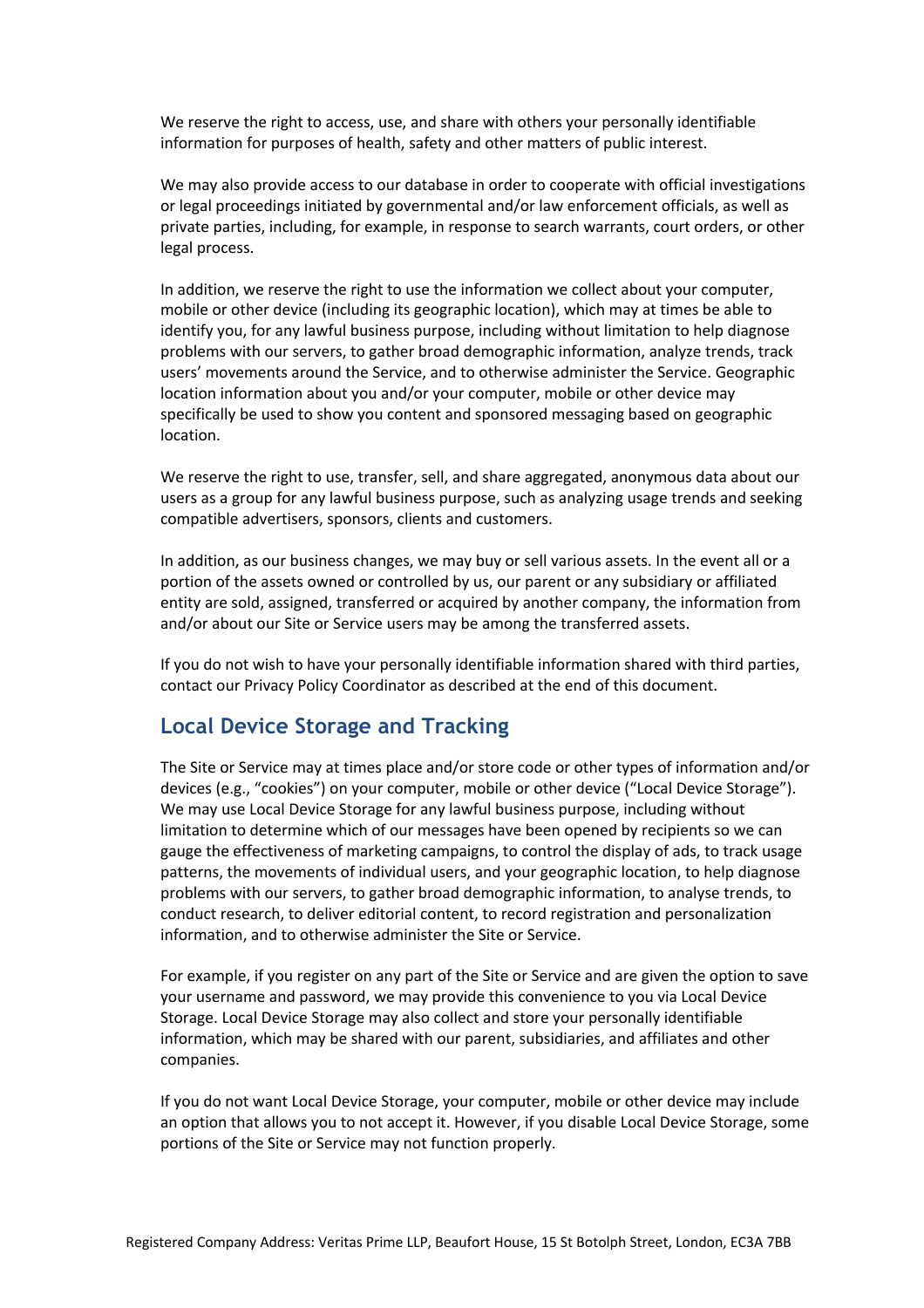In addition to Local Device Storage, we may use web beacons, web bugs, clear gifs, and similar technologies (collectively, together with Local Device Storage, the "Tracking Technologies"). We would use Tracking Technologies for all or some of the same lawful business purposes we describe above for use of Local Device Storage.

As discussed below, you may opt out of third-party tracking on the Service at any time. However, we do not currently support any browser based Do Not Track (DNT) settings or participate in any DNT frameworks, and we do not assign any meaning to potential DNT track signals you may send or alter any of our data collection or use practices in response to such signals.

# **How to Opt-Out of Third-Party Tracking Technologies**

Our advertising service vendors and other third parties will at times also use Tracking Technologies to serve you advertisements tailored to interests you have shown by browsing on this Site or Service and other sites, applications, destinations, and services you have visited, and to determine whether you have seen a particular advertisement before to avoid sending you duplicate advertisements, and for other lawful business purposes.

In doing so, these third parties will collect non-personally identifiable data including for example the make, model, settings, specifications (e.g., CPU speed, connection speed, browser type, operating system, device identifier) and geographic location of your computer, mobile or other device, as well as date/time stamp, IP address, pages visited, time of visits, content viewed, ads viewed, the site(s), application(s), destination(s), and/or service(s) you arrived from, and other clickstream data.

The use of Tracking Technologies by third parties is subject to their own privacy policies, not this Privacy Policy, and we have no responsibility or liability in connection therewith. If you do not want the services that Tracking Technologies provide, you may be able to opt-out by visiting http://www.aboutads.info.

## **Links**

Our website includes links to other websites whose privacy practices may differ from ours. If you submit information to any of those sites, your information will be governed by the privacy policies that apply to those sites.

# **Information Security and Notification**

Because no data transmission is completely secure, and no system of physical or electronic security is impenetrable, we cannot guarantee the security of the information you send to us or the security of our servers, networks or databases, and by using the Site or Service you agree to assume all risk in connection with the information sent to us or collected by us when you access, visit and/or use the Site or Service, including without limitation your personally identifiable information or other Registration Information, and we are not responsible for any loss of such information or the consequences thereof.

In the unlikely event that we believe that the security of your information in our possession or control may have been compromised, we may seek to notify you. If notification is appropriate, we may notify you via your computer, mobile or other device. Information may be transferred to, and maintained on, servers and databases located outside of your City,